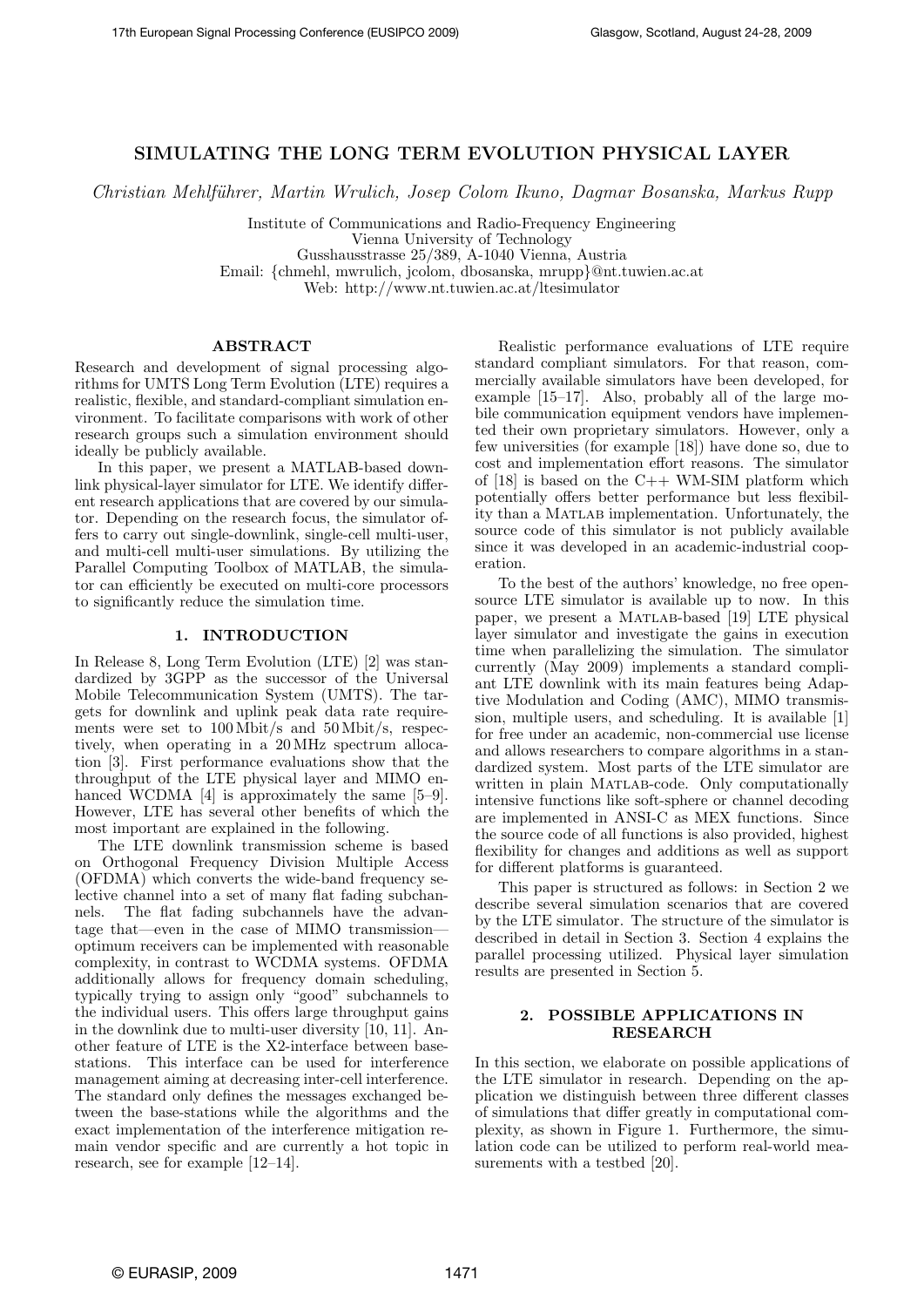

<span id="page-1-1"></span>Figure 1: Overview of different possible simulation scenarios in the LTE simulator.

## 2.1 Single-Downlink

The single-downlink simulation only covers the link between one base-station and one user-equipment. Such a set-up allows for the investigation of

- channel estimators,
- channel tracking,
- channel prediction,
- synchronization algorithms, for example [\[21,](#page-6-15) [22\]](#page-6-16),
- MIMO gains,
- AMC feedback including feedback mapping optimization, for example [\[23\]](#page-6-17),
- receiver structures [\[24\]](#page-6-18), neglecting interference and impact of the scheduling<sup>[1](#page-1-2)</sup>,
- modeling of channel encoding and decoding [\[25\]](#page-6-19), and
- physical layer modeling [\[26,](#page-6-20) [27\]](#page-6-21) crucial for system level simulations.

All these simulations require standard compliant implementations of channel coding, MIMO-schemes, transmit signal generation (including pilot and synchronization sequences), as well as channel modeling.

## 2.2 Single-Cell Multi-User

The single-cell multi-user simulation covers the links between one base-station and multiple users. This set-up now additionally allows for the investigation of

- receiver structures, taking the influence of the scheduling into account,
- multi-user precoding [\[28\]](#page-6-22),
- resource allocation and scheduling, and
- multi-user gains.

Supplementary to the requirements of the singledownlink scenario, these simulations need a fully functional AMC. In case of receiver structure investigations, the computational complexity of the simulation can be reduced by only evaluating the user of interest. For all other users only the AMC feedback has to be calculated to enable a functional scheduler.



<span id="page-1-3"></span>Figure 2: Overall simulator structure.

### 2.3 Multi-Cell Multi-User

The multi-cell multi-user simulation is by far the most computationally demanding scenario and covers the links between multiple base-stations and multiple users. This set-up allows for the realistic investigation of

- interference-aware receiver techniques [\[29,](#page-7-0) [30\]](#page-7-1),
- interference management, including cooperative transmissions [\[31\]](#page-7-2), and
- network based algorithms like joint resource allocation and scheduling.

Note that the last two proposed investigations require vast amounts of computational effort. This effort can be greatly reduced by employing system-level simulators [\[32,](#page-7-3) [33\]](#page-7-4) in which the physical layer is described by an analytic model. For validation reasons, however, it is still necessary to compare system-level to link-level simulation results.

## 2.4 Testbed Measurements

The LTE simulator can also be used to provide the signal processing part for a testbed [\[34](#page-7-5)[–37\]](#page-7-6). Therefore, in the LTE simulator the transmitter and receiver sub-functions are clearly separated required for realworld measurements utilizing physically separated testbed transmitters and receivers. Such measurements have been previously performed at our institute for WiMAX [\[20,](#page-6-14) [38\]](#page-7-7) and HSDPA [\[39,](#page-7-8) [40\]](#page-7-9) systems. Since in measurements timing and frequency have to be synchronized and the channel has to be estimated, a proper implementation of synchronization and pilot channels is also required. Whereas single-downlink simulations can directly be repeated in measurements, it is very difficult for single-cell multi-user scenarios and even more difficult for multi-cell multi-user scenarios.

Testbed measurements also inherently offer another desirable degree of realism. The impact of RF impairments on the LTE link performance can be investigated easily for different components. In simulations, such an analysis would require a very detailed RF modeling, like in [\[41\]](#page-7-10).

## 3. SIMULATOR STRUCTURE

### <span id="page-1-0"></span>3.1 Overall Simulator Structure

The LTE link level simulator consists of the following functional parts: one transmitting eNodeB, N receiver User Equipments (UEs), a downlink channel model over which only the Downlink Shared Channel (DL-SCH) is

<span id="page-1-2"></span><sup>&</sup>lt;sup>1</sup>Note that the scheduler in a multi-user system will change the statistics of the individual user's channel, thus influencing the receiver performance.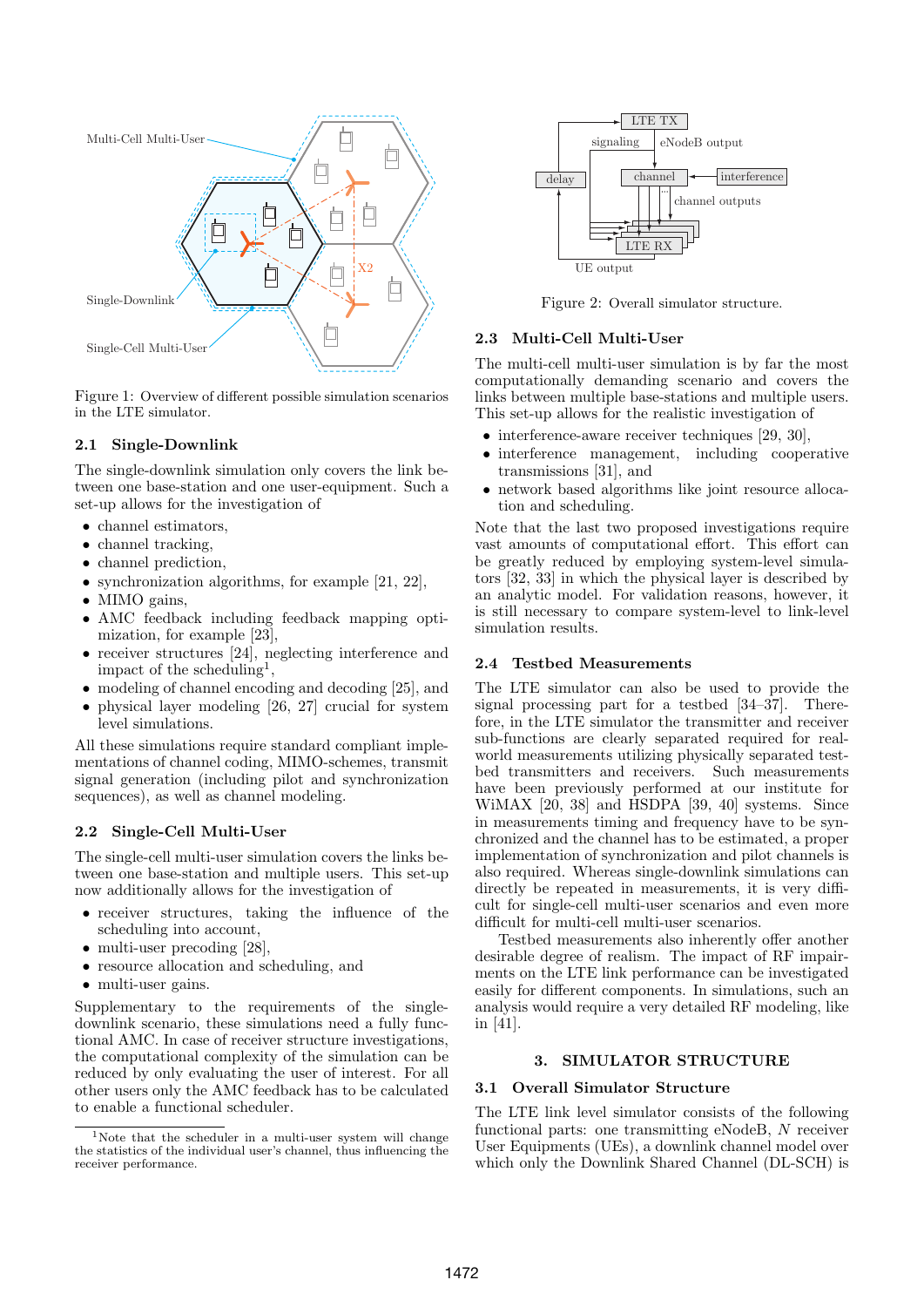

<span id="page-2-0"></span>Figure 3: Structure of the LTE transmitter.

transmitted, signaling information, and an error-free uplink feedback channel with adjustable delay. The elements of the simulator are shown in [Figure 2.](#page-1-3)

## 3.2 Transmitter

The structure of the transmitter is depicted in [Figure 3.](#page-2-0) As already mentioned in the introduction, LTE downlink transmission is based on OFDMA. The LTE downlink physical resources can thus be represented by a time-frequency resource grid in which each resource element corresponds to one OFDM subcarrier during one OFDM symbol interval. These resource elements are grouped into Resource Blocks (RBs) that consist of six to seven OFDM symbols (depending on the cyclic prefix length utilized) and twelve consecutive subcarriers corresponding to a nominal resource block bandwidth of 180 kHz. This allows for a very flexible resource allocation in a multi-user scenario.

In the first step of the transmitter processing, the user data is generated depending on the previous Acknowledgement (ACK) signal. If the previous user data Transport Block (TB) was not acknowledged, the stored TB is retransmitted using a Hybrid Automatic Repeat reQuest (HARQ) scheme. Then a Cyclic Redundancy Check (CRC) is calculated and appended to each user's TB. The data of each user is independently encoded using a turbo encoder with Quadrature Permutation Polynomial (QPP)-based interleaving [\[42\]](#page-7-11). Each block of coded bits is then interleaved and rate-matched with a target rate depending on the received Channel Quality Indicator (CQI) user feedback. Similarly to HSDPA, the rate-matching process in LTE already includes the HARQ process. Due to the high data rates involved, the structure of the turbo encoding and rate matching is slightly different in LTE to ease parallelization [\[43\]](#page-7-12). The turbo encoder implementation in our simulator utilizes the convolutional encoder from [\[44\]](#page-7-13), available under the GNU Lesser General Public License [\[45\]](#page-7-14). The CRC is calculated by code generated with [\[46\]](#page-7-15), available under the Massachusetts Institute of Technology license [\[47\]](#page-7-16). Time-intensive operations such as loops and code which was difficult to vectorize are implemented in C via MEX functions [\[48\]](#page-7-17), including bit interleaving, convolutional encoding/decoding, rate matching, and symbol demapping.

The encoding process is followed by the data modulation, which maps the channel-encoded TB to complex modulation symbols. Depending on the CQI, a modulation scheme is selected for the corresponding RB. Possible modulations for the DL-SCH are 4-QAM, 16-QAM,



<span id="page-2-1"></span>Figure 4: Structure of the LTE receiver.

### and 64-QAM.

The modulated transmit symbols are then mapped to up to four transmit antennas. This antenna mapping depends on the Rank Indicator (RI) feedback and provides different multi-antenna schemes: transmit diversity (TxD), Open Loop Spatial Multiplexing (OLSM), and Closed Loop Spatial Multiplexing (CLSM). In addition, a pre-coding matrix is applied to the transmit signal. The optimum precoding matrix is selected from a code book depending on the Pre-coding Control Information (PCI) that is fed back from the UE to the transmitter.

Finally, the individual symbols to be transmitted on each antenna are mapped to the resource elements. Downlink reference symbols and synchronization symbols are also inserted into the OFDM time-frequency grid. The assignment of a set of RBs to UEs is carried out by the scheduler based on the CQI reports from the UEs. The downlink scheduling is carried out on a subframe basis with a subframe duration of 1 ms. Currently, the scheduling is based either on a static resource block assignment matrix or a simple Round Robin scheduler. More realistic, dynamic schedulers will be implemented in the future.

### 3.3 Channel Model

For comparison purposes, the frequency-selective channels are modeled by the ITU [\[49\]](#page-7-18) and 3GPP [\[50\]](#page-7-19) Power Delay Profiles (PDPs). Time-variant fading is generated using a sum-of-sinusoids statistical simulation model [\[51\]](#page-7-20). Due to the large operating bandwidths of LTE, the standard ITU models show an apparent periodicity in their frequency response. Hence, we also implemented extended versions of the ITU-R models [\[52\]](#page-7-21), which add more taps to the channel model while keeping the same mean delay and almost the same RMS delay spread. In order to resample the channel impulse response to the required sampling frequency for each LTE bandwidth, sinc-interpolation has been used [\[53–](#page-7-22)[55\]](#page-7-23).

Ongoing work involves the integration of the 3GPP Spatial Channel Model (SCM) [\[56,](#page-7-24) [57\]](#page-7-25), the SCM Extended (SCME) [\[58\]](#page-7-26), and the WINNER channel model [\[59\]](#page-7-27) into the LTE link level simulator.

### 3.4 Receiver

The receiver structure is shown in [Figure 4.](#page-2-1) Each UE receives the signal transmitted by the eNodeB and per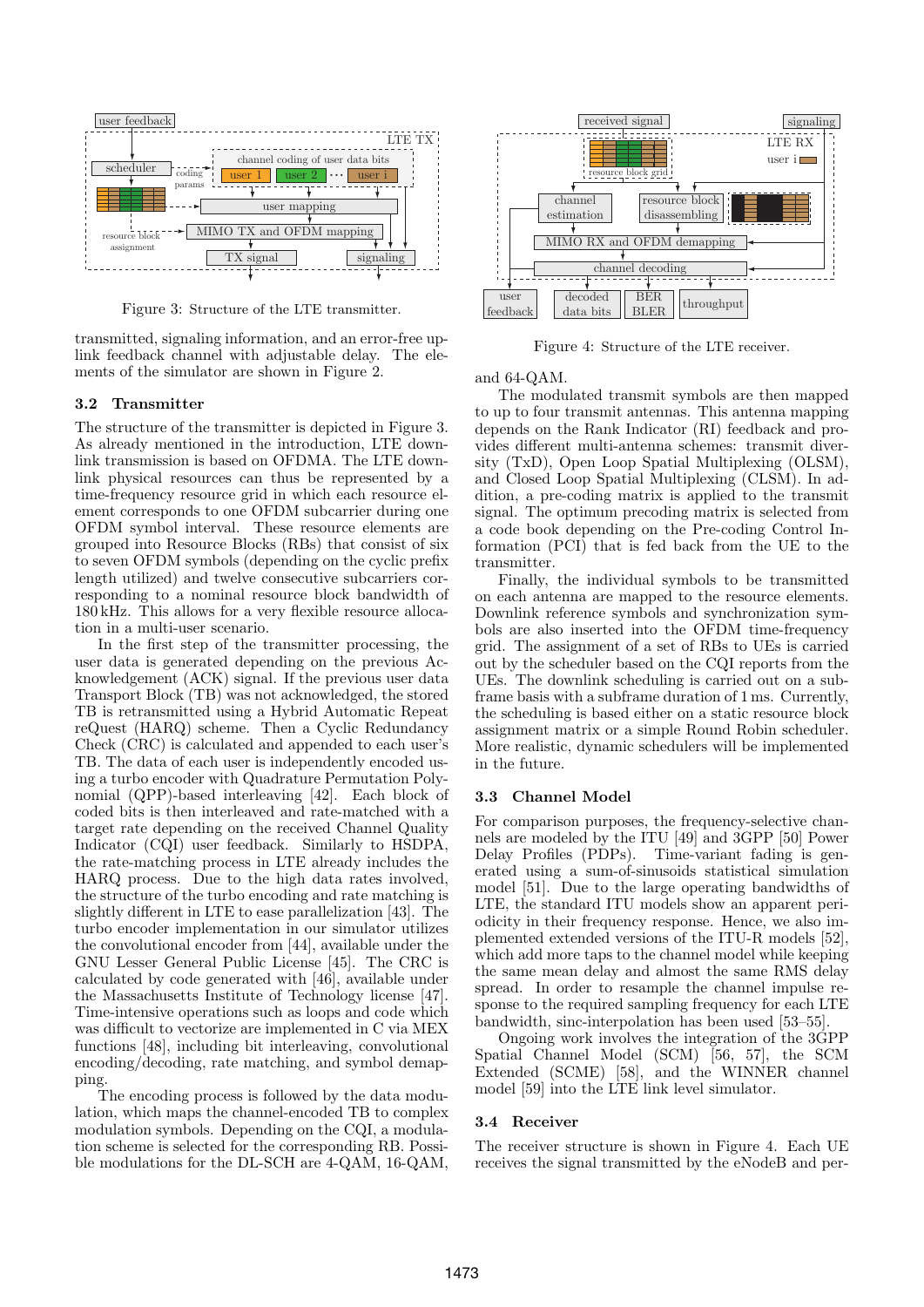forms the reverse physical-layer processing of the transmitter. First, the receiver has to identify the RBs that carry its designated information. The estimation of the channel is performed using the reference signals available in the resource grid. Based on this channel estimation, the quality of the channel may be evaluated and the appropriate feedback information calculated. The channel knowledge is also used for the demodulation and soft-demapping of the OFDM signal. In case of MIMO, a C implementation of a soft-output sphere decoder with a single tree search [\[60\]](#page-7-28) is used.

Finally, the UE performs HARQ combining and channel decoding. In order to cut down processing time, at every turbo iteration a CRC check of the decoded block is performed and if correct, decoding is stopped. The impact of the additional CRC checks is negligible, as a turbo decoder iteration requires a computation time three orders of magnitude bigger than the CRC check.

After each evaluation, the receiver provides the information necessary to evaluate the figures of merit, including user and cell throughput, Bit Error Ratio (BER), and Block Error Ratio (BLER).

#### 3.5 Implementation Status

The current (Version 1.0r400, May 2009) implementation status of the LTE physical layer simulator is summarized in Table 1. In the near future, the main focus will lie on the implementation of the channel adaptation, especially the calculation of the CQI, the PCI, and the RI at the receiver. The simulator, however, is already prepared for channel-adaptive simulations, that is, the feedback channel as well as all MIMO schemes are fully implemented; only methods for calculating the feedback are missing.

#### 4. EXPLOITING PARALLELISM

<span id="page-3-0"></span>Modern communication systems become more and more complex and consequently also simulation time of such systems increases. This holds in particular for LTE due to its design towards multi-user support. Accordingly, not only the scheduler but also the physical layer processing of multiple users have to be simulated, thus significantly increasing the computational burden. This can partly be compensated by the faster processors in new computers. However, in recent years CPUs became equipped with multiple cores while the clock frequency was only increased slightly. An efficient use of multiple cores therefore requires parallel processing in simulations.

A very convenient way to parallelize Matlab simulation code is to utilize Mathworks' Parallel Computing Toolbox. This toolbox allows to execute Matlab on several cores on a single computer<sup>[2](#page-3-1)</sup>. Since almost all simulations carried out in the LTE physical layer simulator are performed over varying signal-to-noise ratios, we decided to utilize the parfor (parallel for) loop. This requires the individual loop iterations to be independent of each other because every iteration will be executed on

| <b>Basic Features</b>   |                                                    |  |
|-------------------------|----------------------------------------------------|--|
| Multi-user              | implemented                                        |  |
| HARQ                    | implemented                                        |  |
|                         | all MCS available, but                             |  |
| AMC                     | dynamic assignment of                              |  |
|                         | MCSs is work in progress                           |  |
| CQI feedback            | work in progress                                   |  |
| MIMO Modes              |                                                    |  |
| Transmit diversity      | implemented                                        |  |
| <b>OLSM</b>             | implemented                                        |  |
| <b>CLSM</b>             | Tx and RX implemented,                             |  |
|                         | feedback is work in progress                       |  |
| Scheduling              |                                                    |  |
| Round Robin             | implemented                                        |  |
| Proportional fair       | work in progress                                   |  |
| Best CQI                | work in progress                                   |  |
| <b>Channel Models</b>   |                                                    |  |
| <b>AWGN</b>             | implemented                                        |  |
| Flat Rayleigh           | implemented                                        |  |
| Block fading            | implemented                                        |  |
| Fast fading [51]        | implemented                                        |  |
| ITU-R models $[49, 52]$ | Ped $A/B$ , Veh $A/B$                              |  |
| 3GPP [50]               | Typical Urban, Rural Area,<br><b>Hilly Terrain</b> |  |
| 3GPP SCM [57]           | work in progress                                   |  |
| 3GPP SCME [58]          | work in progress                                   |  |
| WINNER model [59]       | work in progress                                   |  |

Table 1: Implementation Status of the LTE Simulator.

a separate core. Also, the number of cores that should be used by the simulation, has to be initialized. For this, MATLAB provides the command matlabpool () specifying the number of cores and file dependencies.

When implementing the parfor loop, care has to be taken about the repeatability of the simulation. Usually in every iteration of a loop, random number generators are invoked. In our case of an SNR loop, we need random number generators for data, noise, and channel generation. In a serial execution on a single core it is sufficient to set the seed of the random number generators to a predefined state at the beginning of the simulation. If the same simulation is started again on a different computer, exactly the same result is obtained. However, in a parallel execution it is not clear in which order the iterations of the SNR loop are executed. Thus, the random numbers and also the result may differ. This problem can be easily avoided by setting the seed of the random number generators *within* the **parfor** loop to a predefined state.

The parfor loop requires some overhead for distributing the code to individual cores of a processor and also for collecting the results. Therefore, the execution time of one loop iteration should not be too small. The performance increase due to the parallel execution was tested on an Intel Core 2 Quad Q6600 (2.4 GHz) processor. We simulated a SISO LTE downlink transmission over an AWGN channel (1000 subframes transmitted in an SNR range of 0 to 15 dB with 0.5 dB steps). Such a simulation (which runs rather fast because of its low

<span id="page-3-1"></span><sup>&</sup>lt;sup>2</sup>For distributing parallelized MATLAB code onto several computers, Mathworks offers the Matlab Distributed Computing Server which has to be purchased in addition to the Parallel Computing Toolbox.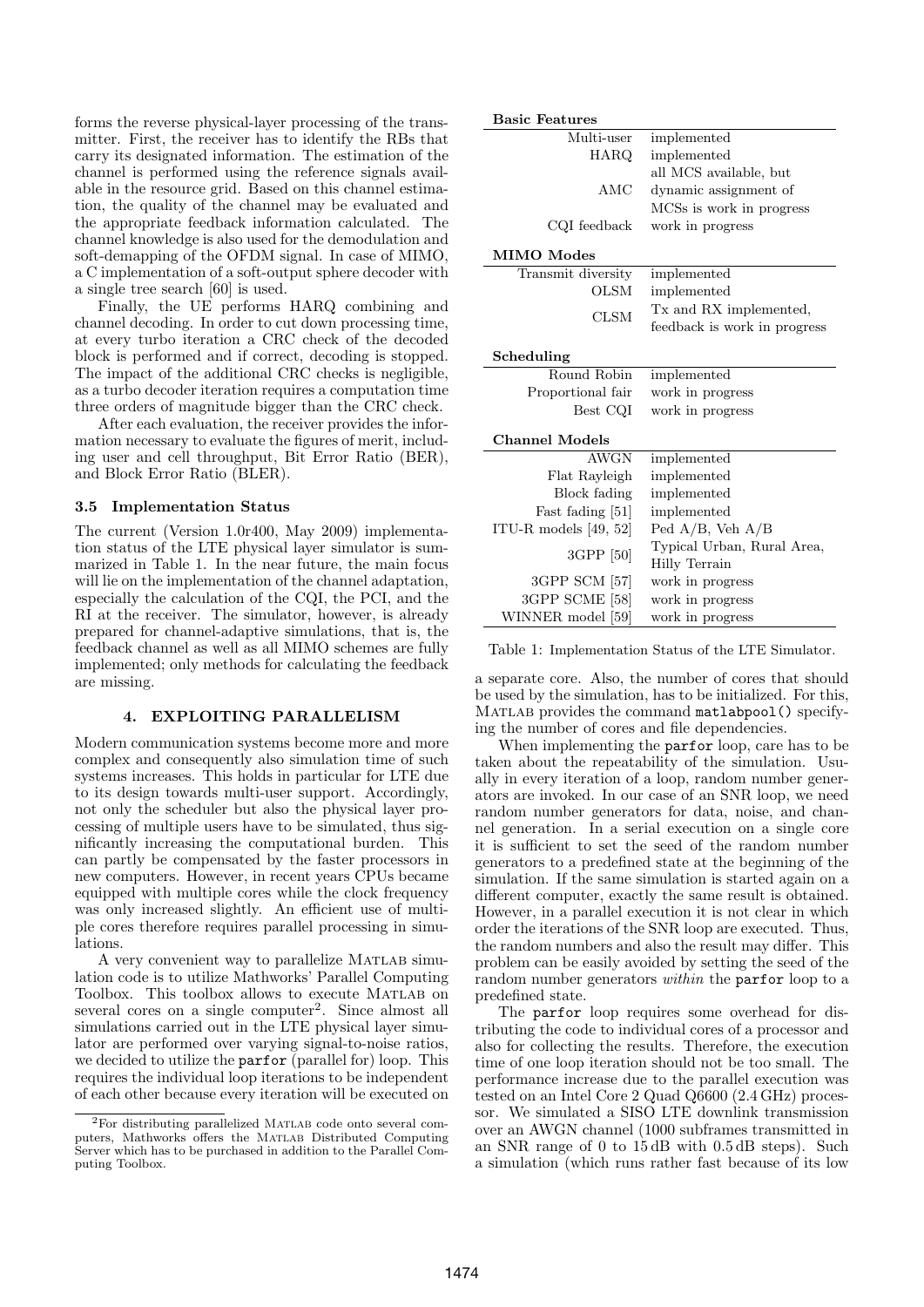| Parameter Setting                          |             |
|--------------------------------------------|-------------|
| Transmission scheme                        | <b>SISO</b> |
| Bandwidth 1.4 MHz                          |             |
| Nr. of users                               |             |
| Simulated TBs 10000                        |             |
| Channel knowledge                          | perfect     |
| Max. HARQ retransmissions $0, 1, 2,$ and 3 |             |

Table 2: SISO AWGN Simulation Settings.

complexity) takes about 1.3 hours when utilizing only one core of the quad core processor. The simulation speeds up by a factor of 1.9 and 3.7 when two and four cores are used. Thus, almost perfect parallelization is achieved.

#### 5. LTE PHYSICAL LAYER PERFORMANCE RESULTS

<span id="page-4-0"></span>In this section, we present some exemplary simulation results that were obtained using the standard compliant LTE link level simulator described in [Section 3.](#page-1-0) These results are provided for comparison reasons to other simulators and also to show that the simulator is fully functioning. The common simulation settings for the results presented in the next two sections are summarized in Table 2. The SNR in the simulator is defined as the subcarrier SNR (that is the sum of the data subcarrier signal powers divided by sum of the noise powers received on all data subcarriers).

#### 5.1 BLER Results

To obtain the Block Error Ratio (BLER) and throughput for the Modulation and Coding Scheme (MCS) corresponding to each CQI value, AWGN simulations were performed. The MCS determines both the modulation alphabet and the Effective Code Rate (ECR) of the channel encoder. [Figure 5](#page-4-1) shows the BLER results of CQIs 1-15 without using HARQ. Each curve is spaced approximately 2 dB from each other. When allowing retransmissions, BLER curves as shown in [Figure 6](#page-4-2) are obtained.

In LTE, adaptive modulation and coding has to ensure a BLER value smaller than 10 %. The SINR-to-CQI mapping required to achieve this goal can thus be obtained by plotting the 10 % BLER values of the curves in [Figure 5](#page-4-1) over SNR, like it is shown in [Figure 7.](#page-5-0) Using the obtained line, an effective SINR can be mapped to a CQI value that is signalled to the eNodeB. Besides the CQI mapping on the physical layer, AWGN BLER curves are utilized in system level simulations to obtain the error probability of a received block as a function of the SINR and the MCS. When working with frequencyselective channels, an SINR averaging algorithm is required in order to compress the subcarrier SINR values into an effective SINR which is subsequently mapped to a CQI. Non-linear averaging methods such as the Exponential Effective SINR Mapping (EESM) [\[61–](#page-7-29)[63\]](#page-7-30) are usually employed to perform this compression.



<span id="page-4-1"></span>Figure 5: BLER curves obtained from SISO AWGN simulations for all 15 CQI values. From CQI 1 (leftmost) to CQI 15 (righmost)



<span id="page-4-2"></span>Figure 6: Resulting BLER at CQI=7 for different number of allowed retransmissions.

#### 5.2 Throughput Results

In this subsection, the throughput results are compared to the system capacity<sup>[3](#page-4-3)</sup>  $C$  of an AWGN channel calculated according to

<span id="page-4-4"></span>
$$
C = FB \log_2(1 + \text{SNR}).\tag{1}
$$

Here, SNR is the Signal to Noise Ratio,  $B$  the bandwidth occupied by the data subcarriers, and  $F$  a correction factor. The bandwidth  $B$  is calculated as

$$
B = \frac{N_{\rm sc} \cdot N_{\rm s} \cdot N_{\rm rb}}{T_{\rm sub}},\tag{2}
$$

where  $N_{\rm sc} = 12$  is the number of subcarriers in one RB,  $N<sub>s</sub>$  is the number of OFDM symbols in one subframe (usually equal to fourteen when the normal Cyclic Prefix

<span id="page-4-3"></span><sup>3</sup>We define as system capacity the Shannon capacity adjusted by the inherent system losses.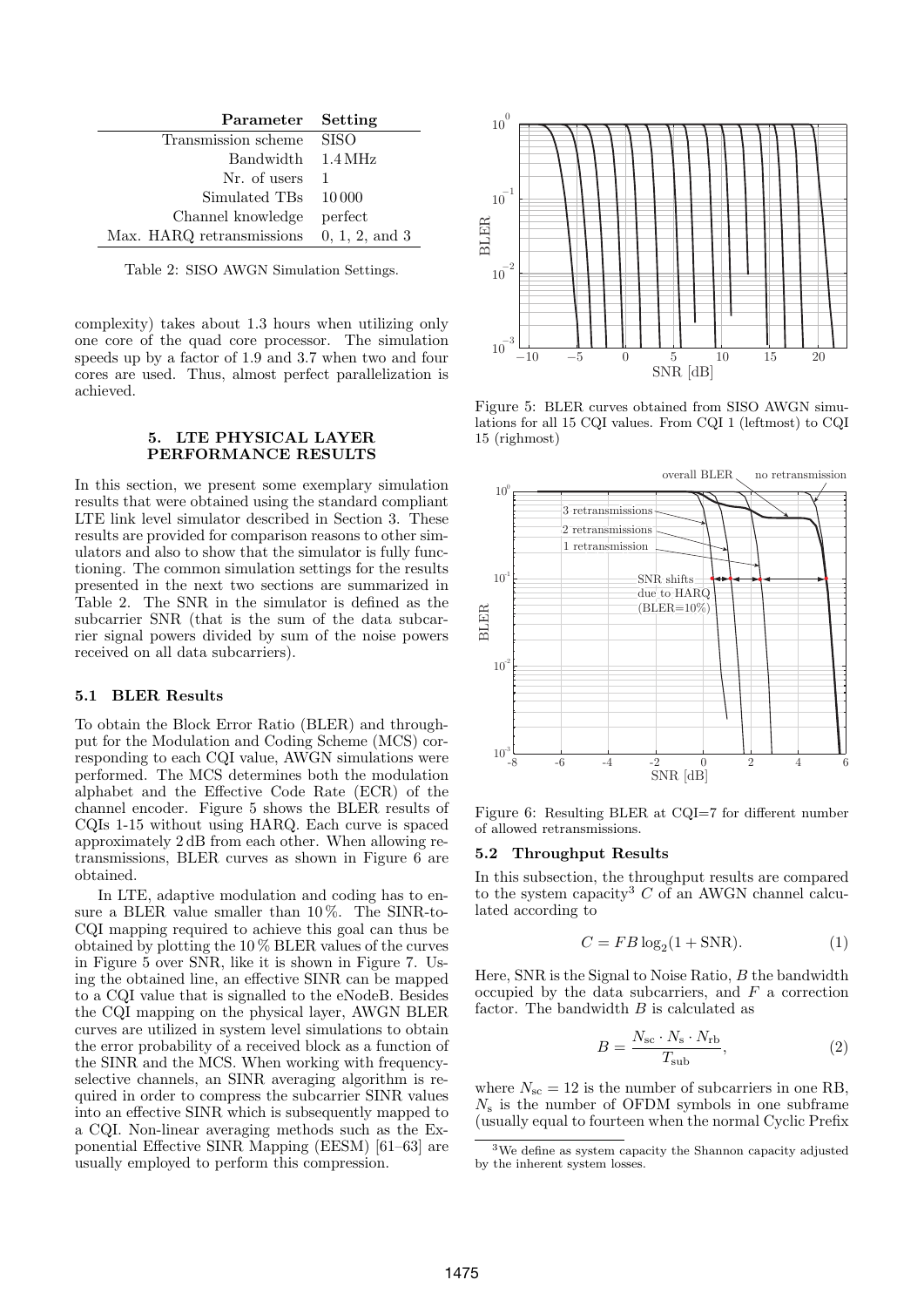

<span id="page-5-0"></span>Figure 7: CQI mapping. BLER=10% points from the BLER curves (left) and SINR-to-CQI mapping function (right)



<span id="page-5-2"></span>Figure 8: Throughput performance over an AWGN channel for individual CQIs without HARQ.

 $(CP)$  is set),  $N_{rb}$  is the number of RBs that fit into the selected system bandwidth (for example 6 RBs within a 1.4 MHz system bandwidth), and  $T_{\text{sub}}$  is the duration of one subframe equal to 1 ms. The transmission of an OFDM signal requires also the transmission of a CP to avoid inter-symbol interference and the reference symbols for channel estimation. Therefore, the well-known Shannon formula is adjusted in [Equation \(1\)](#page-4-4) by the fac-tor<sup>[4](#page-5-1)</sup> F. This factor F accounts thus for the inherent system losses and is calculated as

$$
F = \underbrace{\frac{T_{\text{frame}} - T_{\text{cp}}}{T_{\text{frame}}}}_{\text{CP loss}} \cdot \underbrace{\frac{N_{\text{sc}} \cdot N_{\text{s}}/2 - 4}{N_{\text{sc}} \cdot N_{\text{s}}/2}}_{\text{reference symbol loss}} , \qquad (3)
$$

reference symbol loss

where  $T_{\text{frame}}$  is the fixed frame duration equal to 10 ms and  $T_{cp}$  is the total CP time of all OFDM symbols within one frame.

In [Figure 8,](#page-5-2) the throughput curves are plotted for every CQI value. Here, HARQ is switched off and no retransmissions are performed. The SNR gap from the



<span id="page-5-3"></span>Figure 9: Throughput performance with AMC and HARQ over an AWGN channel.

achievable capacity is around 2 dB for most of the CQI values. The distance from the capacity curve is increasing with increasing CQI value which is explained by the non-Gaussian QAM constellations. The throughput with AMC is depicted in [Figure 9](#page-5-3) for one user that obtains all the available resources. This user reports the actual CQI obtained by mapping the measured SNR according to [Figure 7.](#page-5-0) Note that the performance in [Figures 8](#page-5-2) and [9](#page-5-3) looks very similar, although a maximum number of three retransmissions is allowed for the simulation in [Figure 9.](#page-5-3) The reason for the similar performance is that in an AWGN channel the switching between the modulation and coding schemes can be done perfectly and hardly any retransmissions are required (although allowed if necessary).

## 5.3 MIMO Throughput Results

In [Figure 10,](#page-6-23) the data throughput of SISO,  $2\times1$  transmit diversity (TxD),  $4\times2$  transmit diversity, and  $4\times2$ Open Loop Spatial Multiplexing (OLSM) is compared when transmitting over an uncorrelated ITU Pedestrian B channel. In this simulation we set the CQI to a fixed value of seven and the maximum number of HARQ retransmissions to three. The maximum throughput values achieved by the different MIMO schemes in [Fig](#page-6-23)[ure 10](#page-6-23) depends (1) on the number of transmit antennas and (2) on the number of data streams (layers). If more transmit antennas are utilized for the transmission, more pilot symbols are inserted in the OFDM frame and thus lower maximum throughput can be achieved. In the case of OLSM, two spatially separated data streams are transmitted thus leading to twice the maximum throughput of the  $4\times2$  TxD system. Note that the results in [Figure 10](#page-6-23) were obtained without channel adaptive precoding. An additional gain of the TxD schemes can therefore be expected when the PCI is utilized.

<span id="page-5-1"></span><sup>4</sup>Note that the loss in the transmission efficiency due to the synchronization signal is negligible as it does not appear in every subframe. We therefore do not consider it here.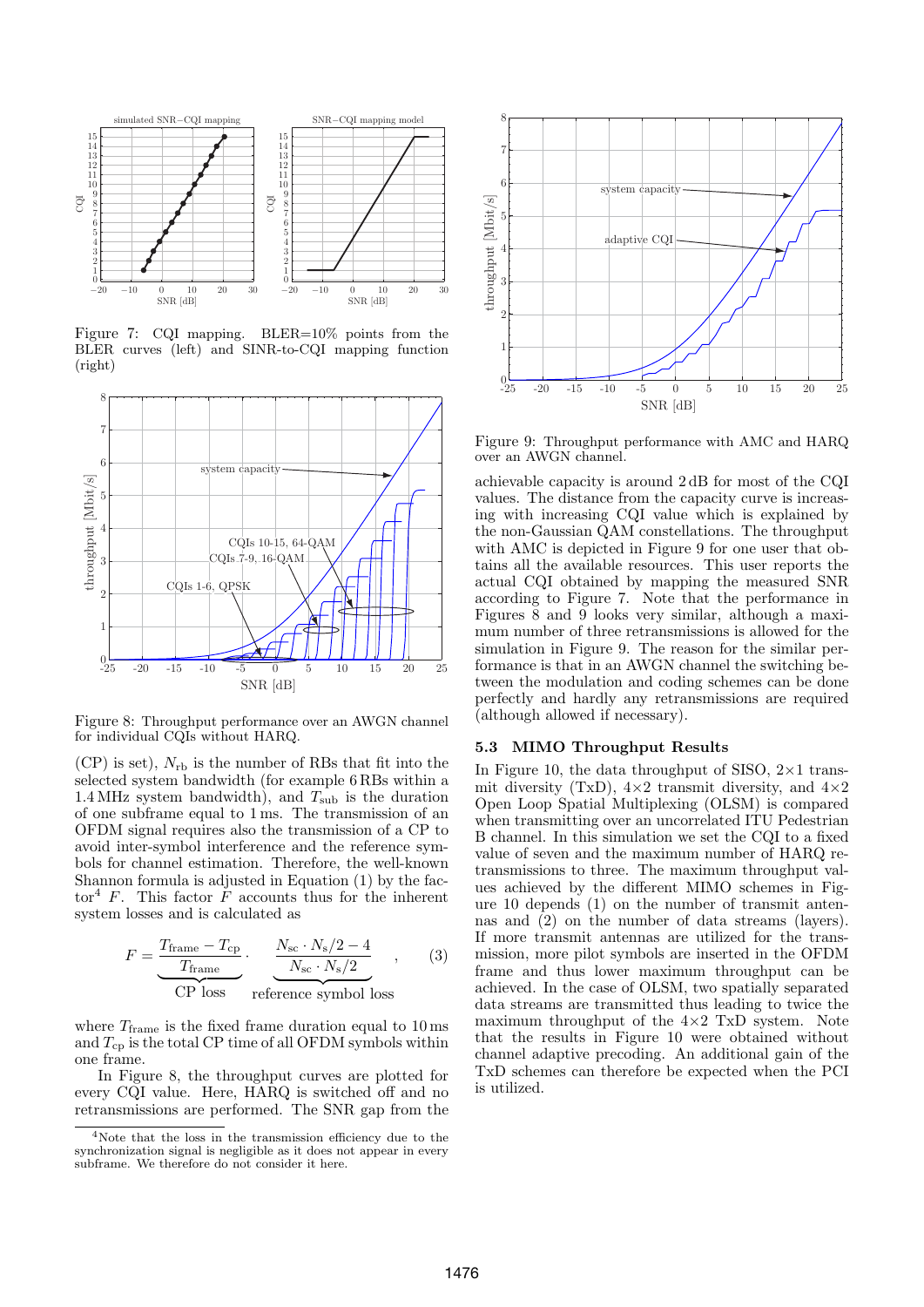

<span id="page-6-23"></span>Figure 10: Throughput performance of the 4×2 Open Loop Spatial Multiplexing (OLSM), the 4×2 Transmit Diversity  $(TxD)$ , the  $2\times1$  Transmit Diversity, and the SISO system over an uncorrelated ITU Pedestrian B channel (CQI 7, 3 HARQ retransmissions).

#### Acknowledgment

The authors would like to thank the whole LTE research group for continuous support and lively discussions. This work has been funded by mobilkom austria AG, the Christian Doppler Laboratory for Wireless Technologies for Sustainable Mobility, as well as the Institute of Communications and Radio-frequency Engineering.

#### References

- <span id="page-6-13"></span>[1] [Online]. Available:
- <http://www.nt.tuwien.ac.at/ltesimulator/>
- <span id="page-6-0"></span>[2] 3GPP, "Technical specification group radio access network; (E-UTRA) and (E-UTRAN); overall description; stage 2," Sep. 2008. [Online]. Available: [http://www.3gpp.org/ftp/](http://www.3gpp.org/ftp/Specs/html-info/36300.htm) [Specs/html-info/36300.htm](http://www.3gpp.org/ftp/Specs/html-info/36300.htm)
- <span id="page-6-1"></span>[3] E. Dahlman, S. Parkvall, J. Sköld, and P. Beming, 3G Evolution – HSPA and LTE for Mobile Broadband, 1st ed. Academic Press, 2007.
- <span id="page-6-2"></span>[4] H. Holma, A. Toskala, K. Ranta-aho, and J. Pirskanen, "High-speed packet access evolution in 3GPP release 7," IEEE Communications Magazine, vol. 45, no. 12, pp. 29–35, Dec. 2007.
- <span id="page-6-3"></span>[5] E. Dahlman, H. Ekstrom, A. Furuskar, Y. Jading, J. Karlsson, M. Lundevall, and S. Parkvall, "The 3G longterm evolution - radio interface concepts and performance evaluation," in Proc. 63rd IEEE Vehicular Technology Conference 2006 (VTC2006-Spring), vol. 1, May 2006, pp. 137–141.
- [6] H. Ekstrom, A. Furuskar, J. Karlsson, M. Meyer, S. Parkvall, J. Torsner, and M. Wahlqvist, "Technical solutions for the 3G long-term evolution," IEEE Communications Magazine, vol. 44, no. 3, pp. 38–45, Mar. 2006.
- [7] S. Parkvall, E. Dahlman, A. Furuskar, Y. Jading, M. Olsson, S. Wanstedt, and K. Zangi, "LTE-advanced - evolving LTE towards IMT-advanced," in Proc. 68th IEEE Vehicular Technology Conference 2008 (VTC2008-Fall), Sep. 2008.
- [8] M. Tanno, Y. Kishiyama, N. Miki, K. Higuchi, and M. Sawahashi, "Evolved UTRA - physical layer overview," in Proc. IEEE 8th Workshop on Signal Processing Advances in Wireless Communications 2007 (SPAWC 2007), Jun. 2007.
- <span id="page-6-4"></span>[9] J. J. Sánchez, D. Morales-Jiménez, G. Gómez, and J. T. Enbrambasaguas, "Physical layer performance of long term

evolution cellular technology," in Proc. 16th IST Mobile and Wireless Communications Summit 2007, Jul. 2007.

- <span id="page-6-5"></span>[10] T. Tang and R. Heath, "Opportunistic feedback for downlink multiuser diversity," IEEE Communications Letters, vol. 9, no. 10, pp. 948–950, Oct. 2005.
- <span id="page-6-6"></span>[11] A. Gyasi-Agyei, "Multiuser diversity based opportunistic scheduling for wireless data networks," IEEE Communications Letters, vol. 9, no. 7, pp. 670–672, Jul. 2005.
- <span id="page-6-7"></span>[12] J. Andrews, "Interference cancellation for cellular systems: a contemporary overview," IEEE Transactions on Wireless Communications, vol. 12, no. 2, pp. 19–29, Apr. 2005.
- [13] A. Simonsson, "Frequency reuse and intercell interference co-ordination in E-UTRA," in Proc. 65th IEEE Vehicular Technology Conference 2007 (VTC2007-Spring), Apr. 2007, pp. 3091–3095.
- <span id="page-6-8"></span>[14] H. Zhang, L. Venturino, N. Prasad, and S. Rangarajan, "Distributed inter-cell interference mitigation in OFDMA wireless data networks," in Proc. 4th IEEE Broadband Wireless Access Workshop, New Orleans, LA, USA, Dec. 2008.
- <span id="page-6-9"></span>[15] S. Ascent, "3GPP LTE toolbox and blockset." [Online].  $\large \bf Available: \quad \ \ \, http://www.steepestascent.com/content/default.$  $\large \bf Available: \quad \ \ \, http://www.steepestascent.com/content/default.$ [asp?page=s2](http://www.steepestascent.com/content/default.asp?page=s2_10) 10
- [16] mimoOn, "mi!Mobile." [Online]. Available: [http://www.](http://www.mimoon.de/pages/Products/miMobile/) [mimoon.de/pages/Products/miMobile/](http://www.mimoon.de/pages/Products/miMobile/)
- <span id="page-6-10"></span>[17] Aricent, "LTE layer 1 - LTE baseband/PHY library." [Online]. Available: [http://www.aricent.com/Expertise/](http://www.aricent.com/Expertise/LTE.aspx) [LTE.aspx](http://www.aricent.com/Expertise/LTE.aspx)
- <span id="page-6-11"></span>[18] J. J. Sánchez, G. Gómez, D. Morales-Jiménez, and J. T. Entrambasaguas, "Performance evaluation of OFDMA wireless systems using WM-SIM platform," in Proc. 4th ACM International Workshop on Mobility Management and Wireless Access (MobiWac 2006), Terromolinos, Spain,
- <span id="page-6-12"></span>2006, pp. 131–134. [19] Mathworks. [Online]. Available: [http://www.mathworks.](http://www.mathworks.com/products/matlab/) [com/products/matlab/](http://www.mathworks.com/products/matlab/)
- <span id="page-6-14"></span>[20] C. Mehlführer, S. Caban, and M. Rupp, "Experimental evaluation of adaptive modulation and coding in MIMO WiMAX with limited feedback," EURASIP Journal on Advances in Signal Processing, Special Issue on MIMO Systems with Limited Feedback, vol. 2008, Article ID 837102, 2008.
- <span id="page-6-15"></span>[21] Q. Wang, C. Mehlführer, and M. Rupp, "SNR optimized residual frequency offset compensation for WiMAX with throughput evaluation," in Proc. 17th European Signal Processing Conference (EUSIPCO 2009), Glasgow, Scotland, Aug. 2009.
- <span id="page-6-16"></span>[22] Q. Wang, S. Caban, C. Mehlführer, and M. Rupp, "Measurement based throughput evaluation of residual frequency offset compensation in WiMAX," in Proc. 51st International Symposium ELMAR-2009, Zadar, Croatia, Sep. 2009.
- <span id="page-6-17"></span>[23] N. Kolehmainen, J. Puttonen, P. Kela, T. Ristaniemi, T. Henttonen, and M. Moisio, "Channel quality indication reporting schemes for UTRAN long term evolution downlink," in Proc. 67th IEEE Vehicular Technology Conference 2008 (VTC2008-Spring), May 2008, pp. 2522– 2526.
- <span id="page-6-18"></span>[24] L. Boher, R. Legouable, and R. Rabineau, "Performance analysis of iterative receiver in 3GPP/LTE DL MIMO OFDMA system," in Proc. IEEE 10th International IEEE 10th International Symposium on Spread Spectrum Techniques and Applications 2008 (ISSSTA 2008), Aug. 2008, pp. 103–108.
- <span id="page-6-19"></span>[25] J. C. Ikuno, M. Wrulich, and M. Rupp, "Performance and modeling of LTE H-ARQ," in Proc. International ITG Workshop on Smart Antennas (WSA 2009), Berlin, Germany, Feb. 2009.
- <span id="page-6-20"></span>[26] C. Mehlführer, S. Caban, M. Wrulich, and M. Rupp, "Joint throughput optimized CQI and precoding weight calculation for MIMO HSDPA," in Conference Record of the 42nd Asilomar Conference on Signals, Systems and Computers, Pacific Grove, CA, USA, Oct. 2008.
- <span id="page-6-21"></span>[27] M. Wrulich, S. Eder, I. Viering, and M. Rupp, "Efficient linkto-system level model for MIMO HSDPA," in Proc. of the 4th IEEE Broadband Wireless Access Workshop, New Orleans, LA, USA, Dec. 2008.
- <span id="page-6-22"></span>[28] C. Ribeiro, K. Hugl, M. Lampinen, and M. Kuusela, "Performance of linear multi-user MIMO precoding in LTE system," in Proc. 3rd International Symposium on Wireless